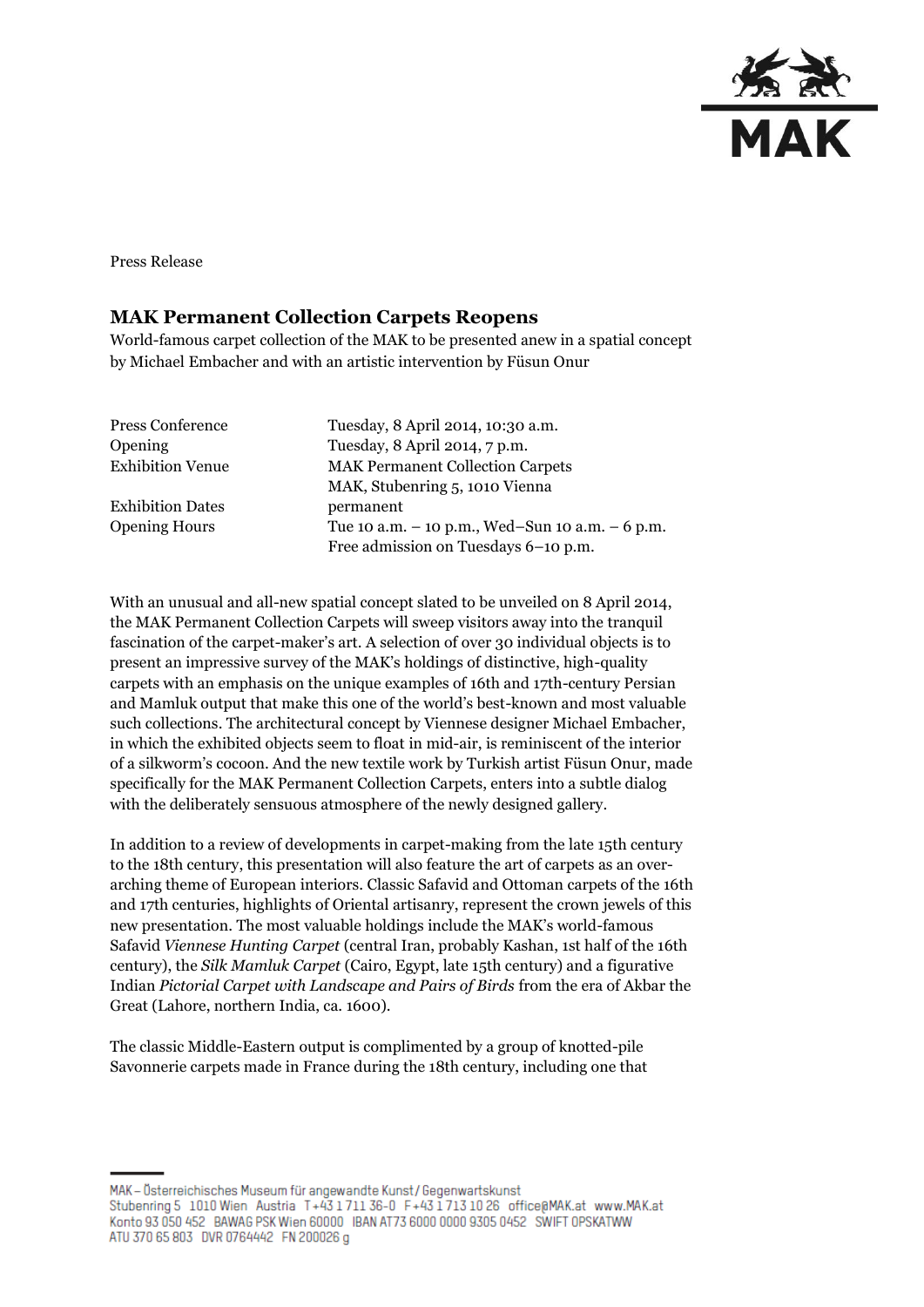

belonged to Emperor Josef II of Austria (Paris, France, mid-18th century). The reign of Louis XIII in France saw the development of one of Europe's most famous carpet manufactories—the Manufacture royale des meubles de la couronne, des tapis façon de Perse et du Levant—which, in terms of style, was oriented toward the carpet output of the Eastern Mediterranean. The items exhibited in the MAK Permanent Collection Carpets document the pioneering design language to be found in such French works. "The inclusion of the Savonneries in this presentation of classic Middle-Eastern carpets makes for an aesthetically pleasing demonstration of the interaction between cultures and of various formal developments," explains Barbara Karl, curator of the MAK Textiles and Carpets Collection.

The presentation will be rounded out by around 30 three-dimensional objects from the MAK Collection that serve to highlight diverse interactions with artisan output. Selected ornamental engravings from the Baroque period, for instance, illustrate formal similarities between architectural design concepts and the French Savonneries. Another example of such design-related parallels can be discerned discern between tiles and plates from İznik and the Ottoman *Niche or Prayer Carpets* from Istanbul and Bursa (2nd half of the 16th century).

#### **Spatial Concept**

The individual carpets themselves, supported by thin steel wire ropes, appear to float above the floor as they lean toward visitors at various angles in Michael Embacher's architectural design. The outstanding surface textures of the carpets are brought out in particular by the carefully aimed lighting in this flexible presentation, which makes it possible to rotate the objects on exhibit on a regular basis. Embacher's spatial concept—which, being inspired by silk, an important material in the making of knotted carpets, alludes to the appearance of a silkworm's cocoon—opens up entirely new perspectives on these precious textiles, which are usually presented rolled out horizontally or hanging on walls.

With his studio EMBACHER/CO, Michael Embacher (\*1963, Vienna) occupies an interdisciplinary niche between architecture, design, technical construction, custom craftsmanship and artistic ambition. Following studies in architecture at the Vienna University of Technology and employment under avant-garde architects Günther Domenig and Sepp Müller, Embacher struck out on his own in 1993. His studio's work encompasses a multitude of architectural projects as well as exhibition concepts, private buildings and the development of patents. A passion for materiality, perfect craftsmanship and a striking spatial language are characteristic of Embacher's work. His best-known projects include the Gartensalettl in the Privy Garden at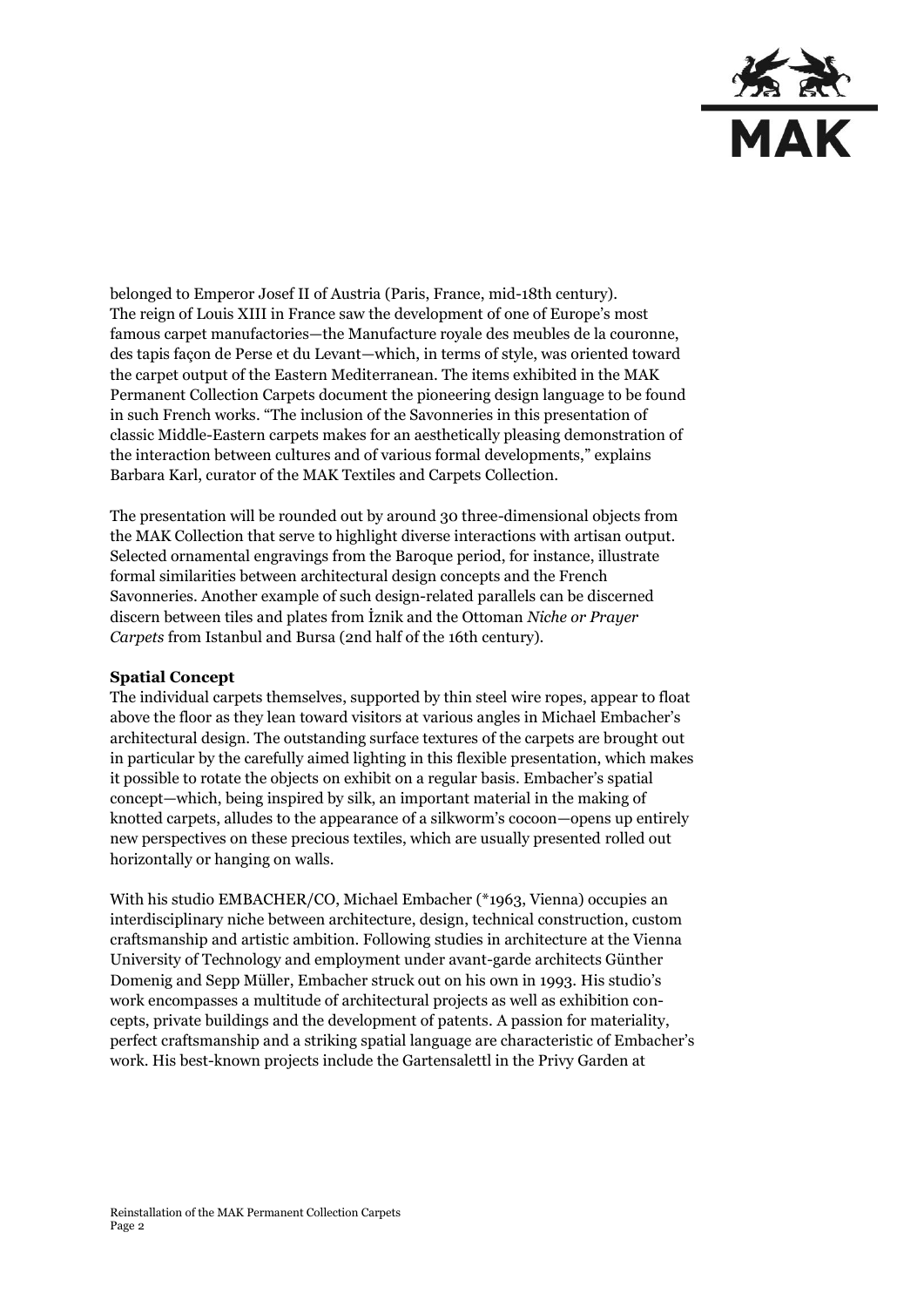

Schönbrunn Palace (2002; awarded the Adolf Loos State Prize for Design in bronze), the Summer Stage on Vienna's Danube Canal (1996), the Laxenburg film storage facility of Filmarchiv Austria (2004), the design of Austria's self-presentation on the occasion of its EU presidency (2006), the retail premises of the Vienna Silver Manufactory (2009), and the re-design of the MAK Permanent Collection Vienna 1900 (2013). [\(embacher.co.at\)](http://www.embacher.co.at/)

### **Artistic Intervention**

The conceptual and poetic textile work by Füsun Onur shows the motif of a miniature-like angel with oversized wings that floats above the museum objects like an emblem. The artist, one of the most important representatives of Istanbul's 1960s and 1970s feminist avant-garde and current contemporary scene, has woven in shimmering gold threads throughout this hand-embroidered work—threads that allude to Byzantium, the city between the Orient and the Occident. The angel's body appears to melt into an ornamental surface, while the face, hair, feathers, and accessories are depicted in detail. In this textile work, which developed over several months of planning and execution, Onur quite consciously takes up skills from traditional societies that place the collective before individual talent and expressivity.

Onur's intervention, which tells of the transformations of successive eras in both Western and Eastern patterns and images, bears witness to her high degree of sensitivity to the geographic and iconographic specifics of the historical examples shown in the new permanent collection display. The figure of the angel, for instance, appears to form something like a counterpoint to the winged beings depicted in the *Viennese Hunting Carpet* from Kashan (central Iran, 1st half of the 16th century), one of the MAK Carpet Collection's most valuable objects. These sprite-like beings between angel and human appear in Persian mythology and, just like their Northern counterparts, they are of a supernatural character.

Füsun Onur (\*1938, Istanbul), who creates sculptures, installations, spatial studies and sound works in addition to her drawings and textiles, studied sculpture at the Istanbul Academy of Fine Arts (Güzel Sanatlar Akademisi, today's Mimar Sinan Fine Arts University) under Ali Hadi Bara from 1956 to 1960. Following stays at American University in Washington, D.C. (Fulbright Scholarship, 1960) and at the Maryland Institute College of Art in Baltimore, Maryland, Omar returned to Istanbul in 1967. Her works have been presented in numerous solo and group exhibitions, including at the Art and Sculpture Museum, Istanbul (1990), at the fourth, sixth and twelfth International Istanbul Biennials (1995/1999/2011), at the Van Abbemuseum, Eindhoven (2005), at the MAK in Vienna (2013), as well as the gallery ARTER in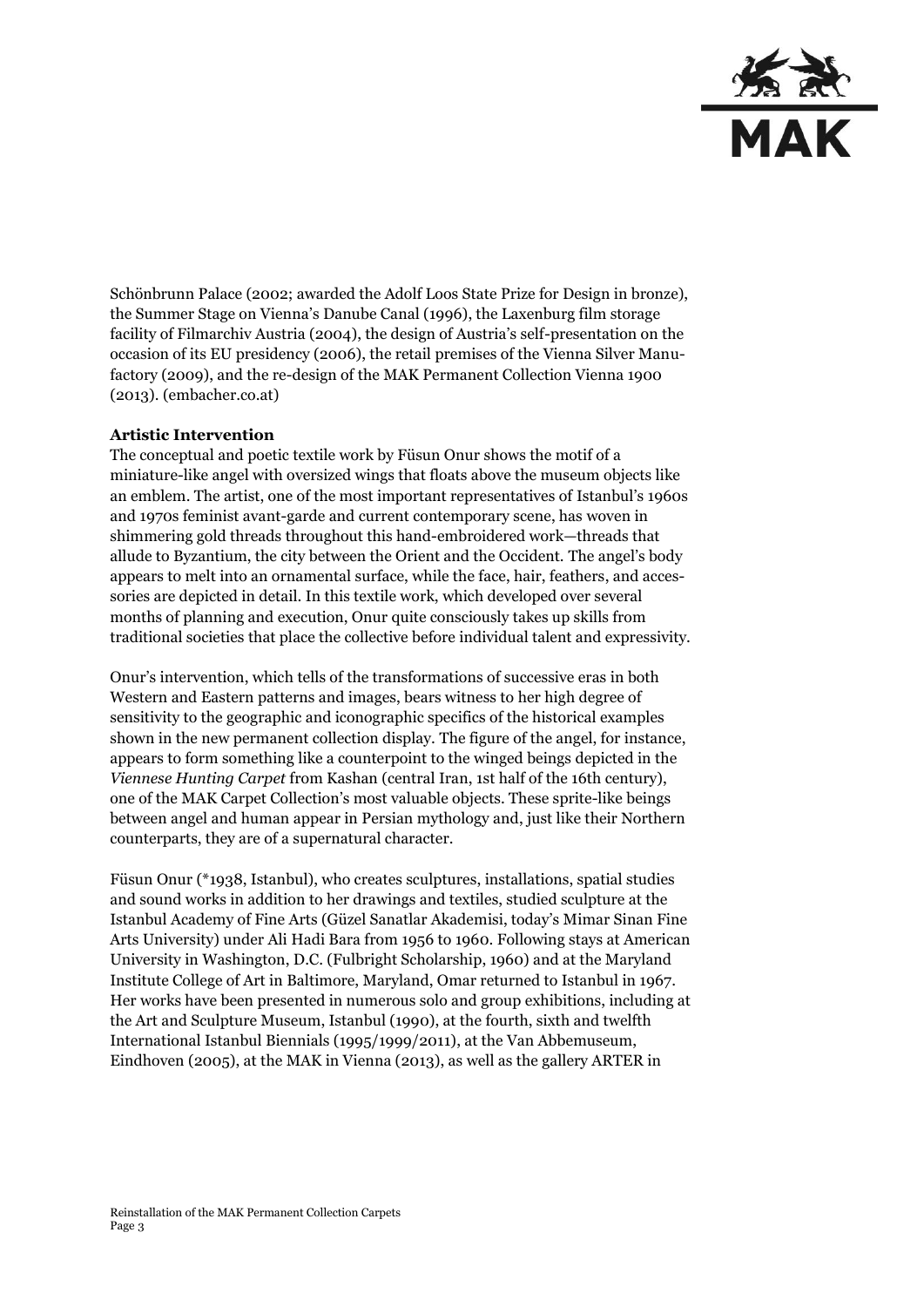

Istanbul (2014). Füsun Onur has received international recognition for her life's work, particularly since her participation at dOCUMENTA (13) in Kassel.

Following the reconception of the MAK Permanent Collections Vienna 1900 and Asia, this reinstallation of the MAK Permanent Collection Carpets is the third to take place under MAK Director Christoph Thun-Hohenstein.

The reinstallation of the MAK Permanent Collection Carpets is accompanied by the eponymous *MAK/GUIDE Carpets* edited by Christoph Thun-Hohenstein and Barbara Karl, with texts by Barbara Karl, Edith Oberhumer, Christoph Thun-Hohenstein, Bärbel Vischer and Angela Völker, as well as an interview with Michael Embacher. German/English, 188 pages and ca. 100 illustrations, MAK Vienna / Prestel Verlag, Munich-London-New York 2014. Available for € 9.90 at the MAK Design Shop.

#### **SPECIAL PROGRAM**

## **Wed, 16 April 2014, 3 p.m.**

**MAK Seniors** Guided tour of the new MAK Permanent Collection Carpets, followed by further discussion at ÖSTERREICHER IM MAK Gasthaus. Bar. Total price € 12. Registration requested: T +43 1 711 36-298, education@MAK.at

**Sat, 26 April 2014, 2–5 p.m. MAK4FAMILY** The Flying Carpet

**Sun, 18 May 2014, 11:00 a.m. MINI MAK** Tales from a Thousand and One Nights

**Tue, 16 September 2014 Lectures** as part of the International Conference on Oriental Carpets Details to follow at MAK.at

**Expert-guided tours** With Barbara Karl, Curator, MAK Textiles and Carpets Collection: Thu, 17 April 2014, 5 p.m. Thu, 17 May 2014, 5 p.m.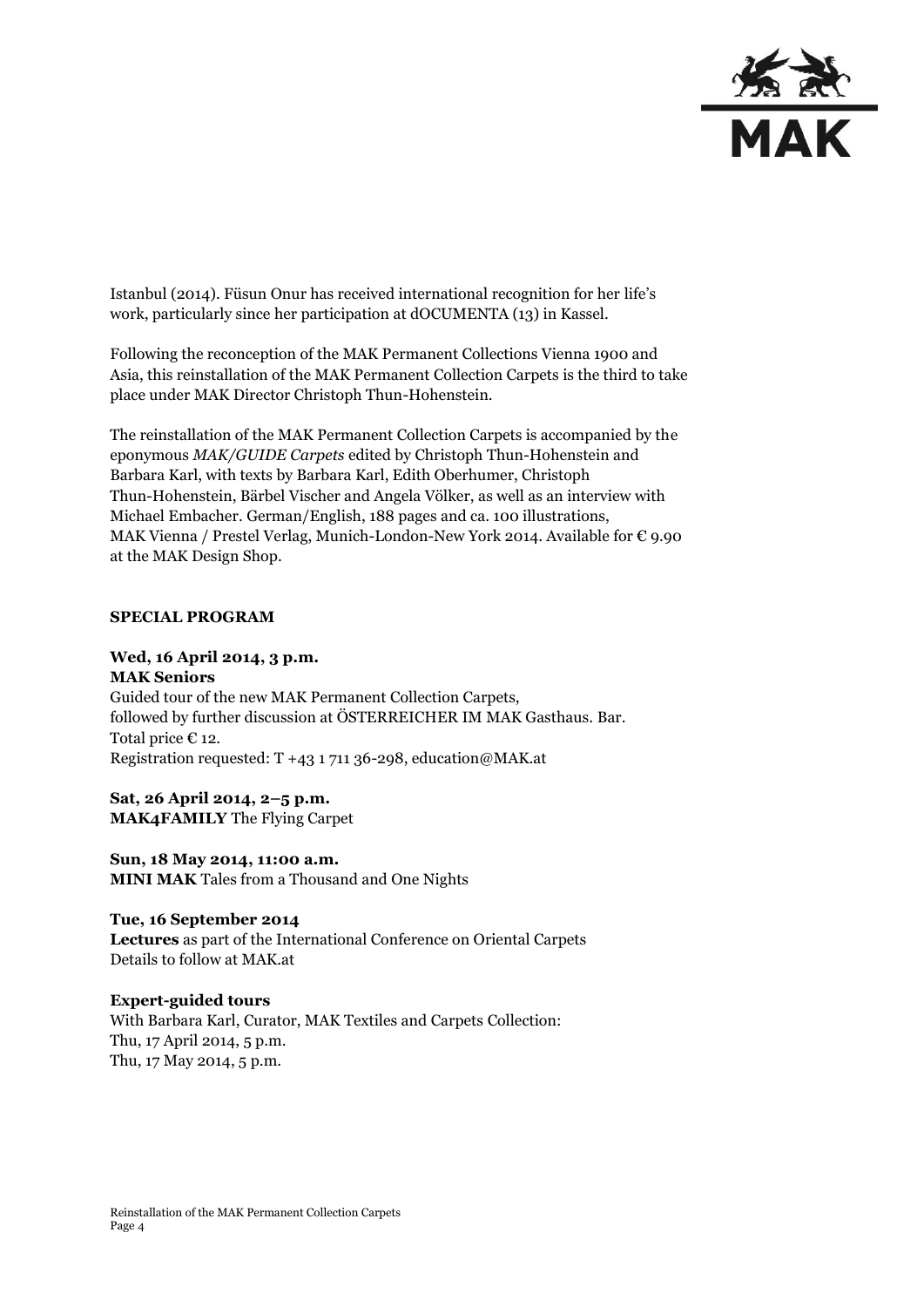

**Guided tours** every Saturday at 5 p.m.

# **Special guided tours can be booked in advance:**

T +43 1 711 36-298, education@MAK.at

Press materials and photos are available for download at MAK.at/press.